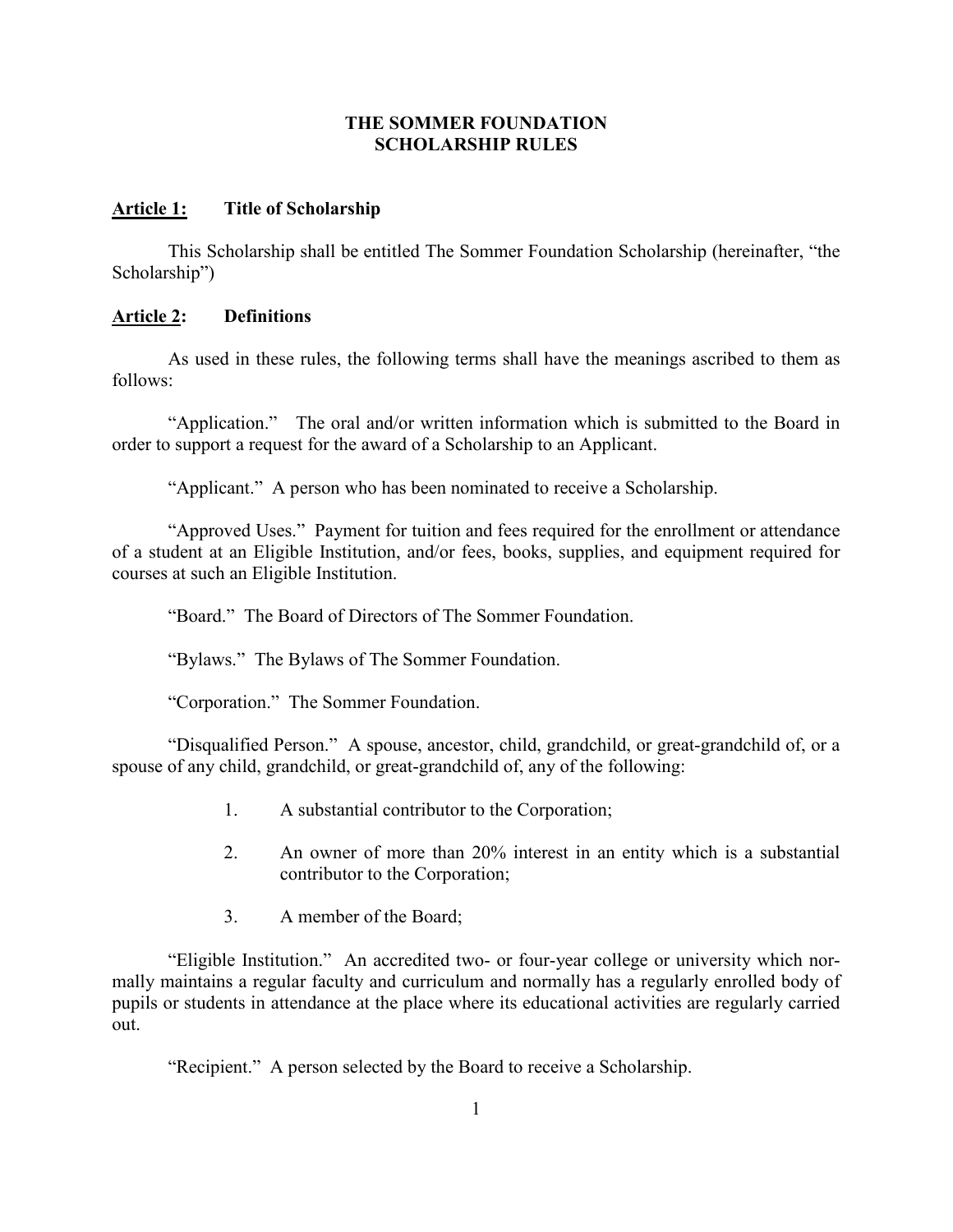"Scholarship." The Sommer Foundation Scholarship.

## **Article 3: Statement of Principles**

This Scholarship is established in order to honor the memory of the late William R. Sommer through the promotion of academic excellence and individual self-motivation. In furtherance of this purpose, this Scholarship will provide financial assistance to needy and dependent children in order to help defray the cost of their post-secondary educational opportunities.

### **Article 4: Number and Amount of Scholarships**

The number of Scholarships to be awarded in any one year and amount of the Scholarships shall be determined by a vote of the Board at a meeting held in accordance with the Bylaws. In making these determinations, the Board may consider: the amount of money available; anticipated future resources; the number of Applicants for Scholarships; anticipated number future Applicants; and any other factor or factors the consideration of which may be necessary or advisable in order to promote the objects and purposes for which the Scholarship has been established. As a guideline, the net revenue from the previous year's budget is used for available scholarship amounts in the next fiscal year.

### **Article 5: Eligibility**

Applicants must meet the following requirements in order to be eligible to receive the Scholarship:

- 1) He/she must be timely nominated, as provided in Article 6 of these Rules;
- 2) He/she must be a dependent child in financial need, who has lost at least one parent;
- 3) He/she must be on a college-bound track, eligible to attend or have been accepted at an Eligible Institution;
- 4) He/she must agree to abide by all terms and conditions contained in these rules, including amendments made hereafter.
- 5) He/she must be available for a personal interview in the Chicago area.

#### **Article 6: Application**

The Board shall develop (or cause to be developed) and shall adopt a Notice of Scholarship form (hereinafter referred to as the "Notice"). The Notice shall be made available on the website and upon request to any interested Applicant. In addition, copies of the Notice, as well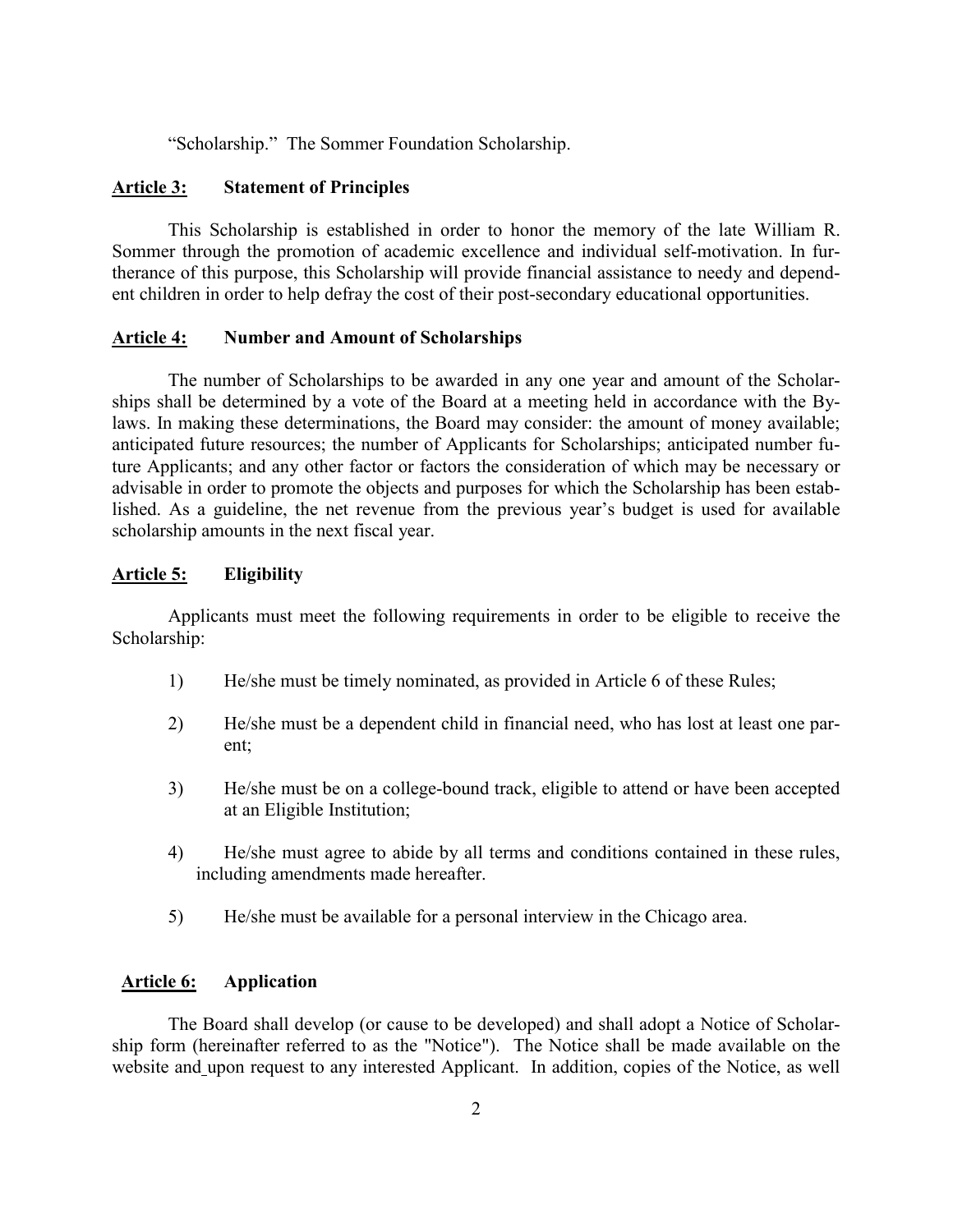as information concerning the Scholarship, shall be delivered to Guidance, Placement, or similar offices in public, parochial and private high-schools serving students residing within the geographical service limits of the schools listed in Attachment "A" hereby attached; .

The Notice shall direct each person who nominates an Applicant to provide information including, but not limited to: the Applicant's name, address, high-school(s) attended, anticipated high-school graduation date, anticipated college enrollment date, cumulative high-school grade point average; and scores achieved on ACT, SAT or similar standardized tests. Each Applicant may also be required to submit a brief written statement describing any additional qualifications he/she may have; his/her academic or professional plans for the future, as well as the importance of the scholarship to them and their family.

The Board shall set a date each year by which Scholarship applications will be due, and need not give consideration to Applications received after that date. Notwithstanding the previous sentence, the Board may, in its discretion, grant extensions from such deadline for good cause shown.

### **Article 7: Selection of Recipients**

#### A. Standards

When evaluating Applicants, Board members shall consider each Applicant's individual qualifications in an objective and nondiscriminatory manner, consistent with the purpose of meeting the needs of needy and dependent children through the promotion of academic excellence and individual self-motivation. Factors to be considered shall include, without limitation: academic performance; performance on aptitude tests; recommendations of previous instructors or other persons familiar with the Applicant's abilities or qualifications; the Applicant's demonstrated motivation, character, ability, and potential; and any other factors the consideration of which may be necessary or advisable in order to promote the objects and purposes for which this Scholarship has been established, and which are consistent with the status of the Corporation as an "exempt organization" within the meaning of Section 501(c)(3) of the Internal Revenue Code.

B. Review of Applications

Only completed Applications which are timely submitted shall be reviewed. Such Applications may be reviewed by the Board, individual Board members, or such other person or entity as the Board may designate from time to time.

The Board may, it its discretion, vote to conduct personal interviews of some or all of the Applicants. If the Board votes to conduct personal interviews of less than all of the Applicants, then Board members will nominate Applicants to be interviewed. If a nomination for an interview receives a second, the Applicant shall be interviewed. Each Board member may nominate or second an unlimited number of Applicants for an interview. If any interviews are conducted pursuant to this paragraph, any Applicant not selected for an interviewed shall not be considered for a Scholarship unless 2/3 of the full membership of the Board shall direct otherwise. Each